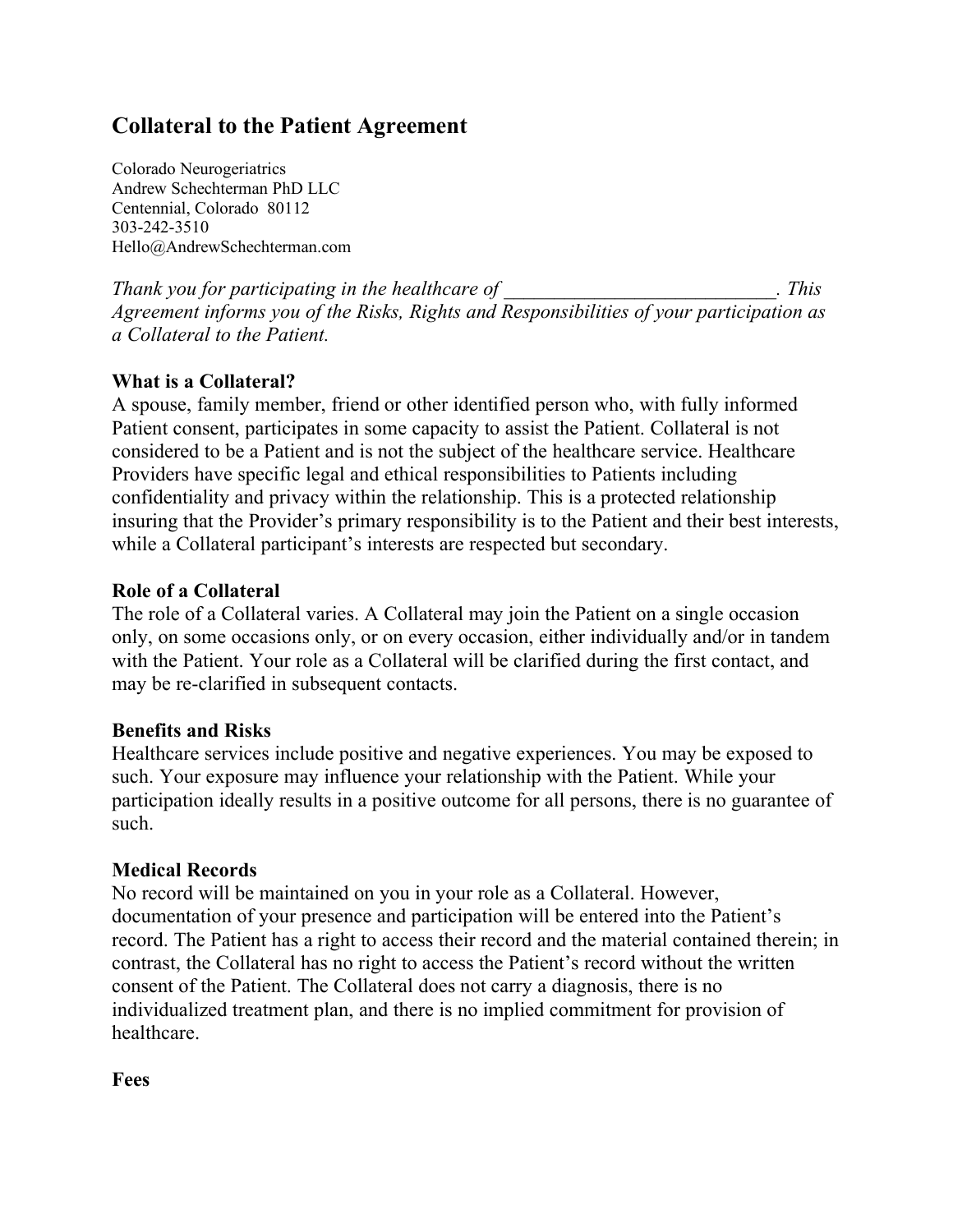As a Collateral you are not responsible for paying accrued healthcare fees unless you are financially or legally responsible for the Patient.

# **Limits to Confidentiality**

A Collateral is expected to maintain the confidentiality of the Patient. Information shared between healthcare Patient and Provider is legally protected, in most circumstances. Exceptions, as listed in Colorado Statutes (C.R.S. 12-43-218) include:

- § **Legal action against the Provider.**
- § **Quality of service complaints.**
- § **Disciplinary proceedings.**
- § **Reviews of professional conduct.**
- § **Reporting any concern per abuse or neglect.**
- § **Duty to warn** where a Patient has communicated to the Provider a threat of imminent physical violence against a specific person or persons, including those identifiable by their association with a specific location or entity. As such, the Provider must make reasonable and timely effort to notify the person or persons, or the person or persons responsible for the specific location or entity that is specifically threatened.
- § **Additional limits to confidentiality** include but are not limited to insurance reimbursement, collections, communications with third-party payers, and legallymandated clinical services.
- Best practices often require consultation with other healthcare professionals; during such consultations, all Notice of Policies and Practices to Protect the Privacy of Your Health Information (HIPAA statement) and Authorizations to Release/Request will be in effect unless withdrawn.

### **Release of Information**

The Patient is not required to sign an Authorization to Release information to the Collateral upon their participation. The physical presence of the Collateral with the fully informed consent of the Patient is considered adequate. As such, this provides some assurance that full consent has been given to the Provider for the Patient's confidential information to be discussed within the context of the healthcare visit. However, a Patient will be required to sign an Authorization to Release if any contact with the Collateral will be taking place without the Patient present. Unless such Authorization is in place, the Provider may not communicate with Collateral without the Patient present. The Patient may revoke such Authorization at any time.

### **Adult Children as Collateral**

Adult children (age 21 or older) may be part of a parent's (Patient's) healthcare. However, all Patients, regardless of their family membership or role, retain full confidentiality and related rights as protected by State and Federal laws. Unless the parent's (Patient's) rights are deemed otherwise, and all such legal documentation is a